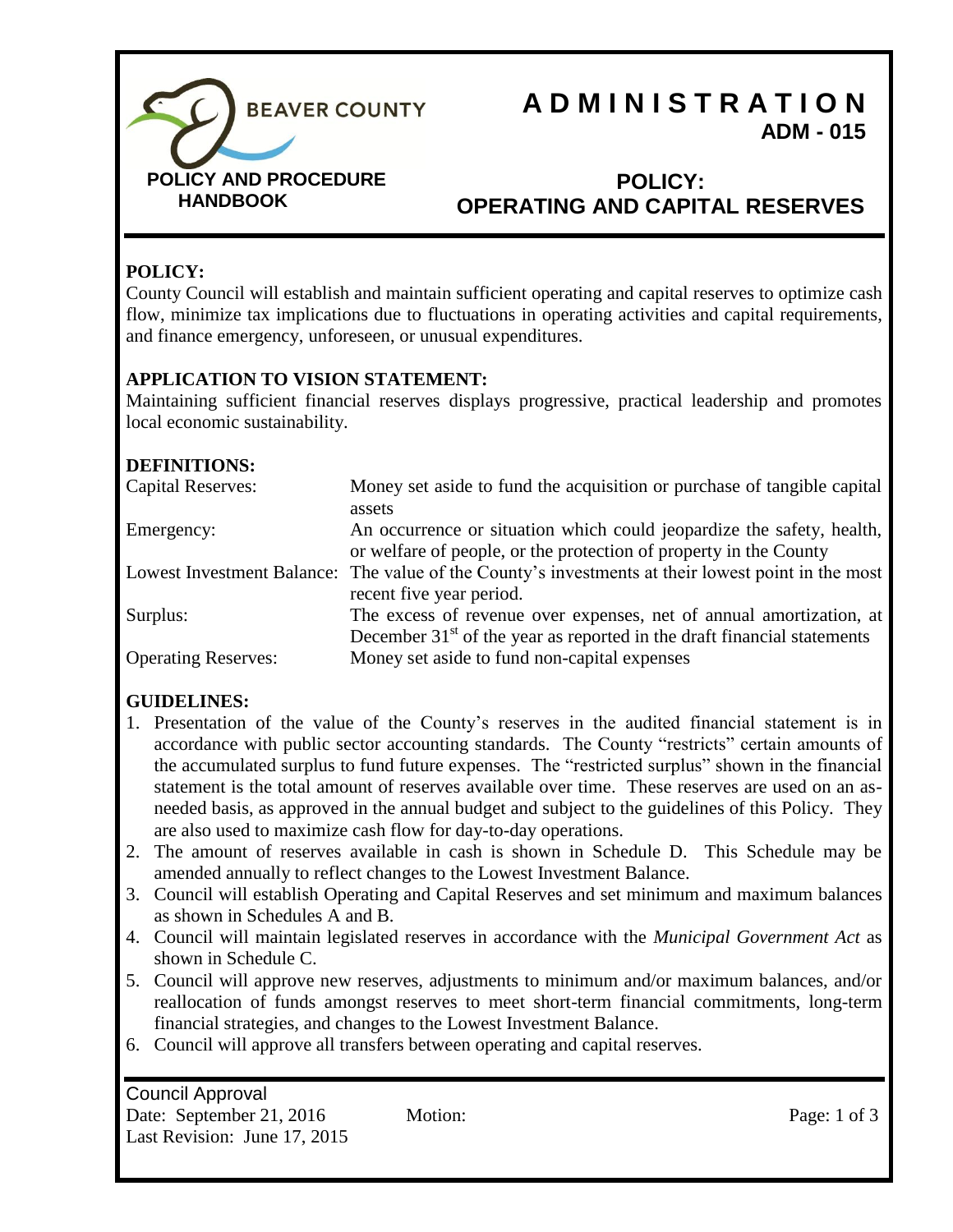- 7. Contributions to reserve will be funded as follows:
	- a) General Tax Levy
		- i) The annual budget may provide for additional amounts to be added to reserves to achieve minimum reserve balances as established by this Policy;
		- ii) The annual budget may provide for a fixed amount to be added to reserves for future expenses identified in the County's multi-year capital infrastructure plan.
	- b) Interest on the investment of general funds will be allocated to the Contingency Reserve.
	- c) Sale of Assets
		- i) Proceeds from the sale of fixed assets will be allocated to the corresponding capital reserve (e.g. sale of land inventory will be allocated to the capital reserve for land development; sale of public works equipment or vehicles will be allocated to the capital reserve for public works equipment and vehicles, etc.).
	- d) Targeted Mill Rate
		- i) Council may authorize a separate mill rate to raise funds for project-specific reserves (e.g. oiling reserve, paving reserve, etc.), in accordance with the *Municipal Government Act*.
	- e) Surplus will be allocated in the following priority sequence:
		- i) Water and sewer user fee revenue in excess of expenses will be allocated to the Water and Sewer Reserve;
		- ii) WCB and/or the Health and Safety Association rebate in excess of the health and safety incentive program will be allocated to the Administration Operating Reserve;
		- iii) Campground revenue in excess of the budgeted revenue will be allocated to the Recreation/Parks Reserve.
		- iv) If a project has not commenced or been completed in the current year, but will be completed in a subsequent year, funds at least equal to the tax levy raised for the project may be transferred to reserve for use in the subsequent year;
		- v) 50% will be allocated to operating and capital reserves, at the discretion of the Chief Administrative Officer, to meet minimum balance requirements;
		- vi) The remaining Surplus will be allocated to the Public Works capital reserve.
	- f) Contributions to reserve in excess of that which is needed to achieve the maximum balance will be allocated to the Public Works capital reserve.
- 8. Transfers from reserve will be allocated as follows:
	- a) Budgeted transfers
		- i) The amount transferred may be less, but will be no greater than the budgeted amount, unless additional reserves are required to prevent an overall yearend deficit.
	- b) Council-approved transfers
		- i) The use of reserves not approved in the annual budget, but subsequently approved by Council, may be less if not required for the transaction, but will be no greater than the amount approved by Council.
	- c) Emergency transfers
		- i) The use of reserves approved in the annual budget may be allocated to fund an Emergency upon authorization by the Chief Administration Officer.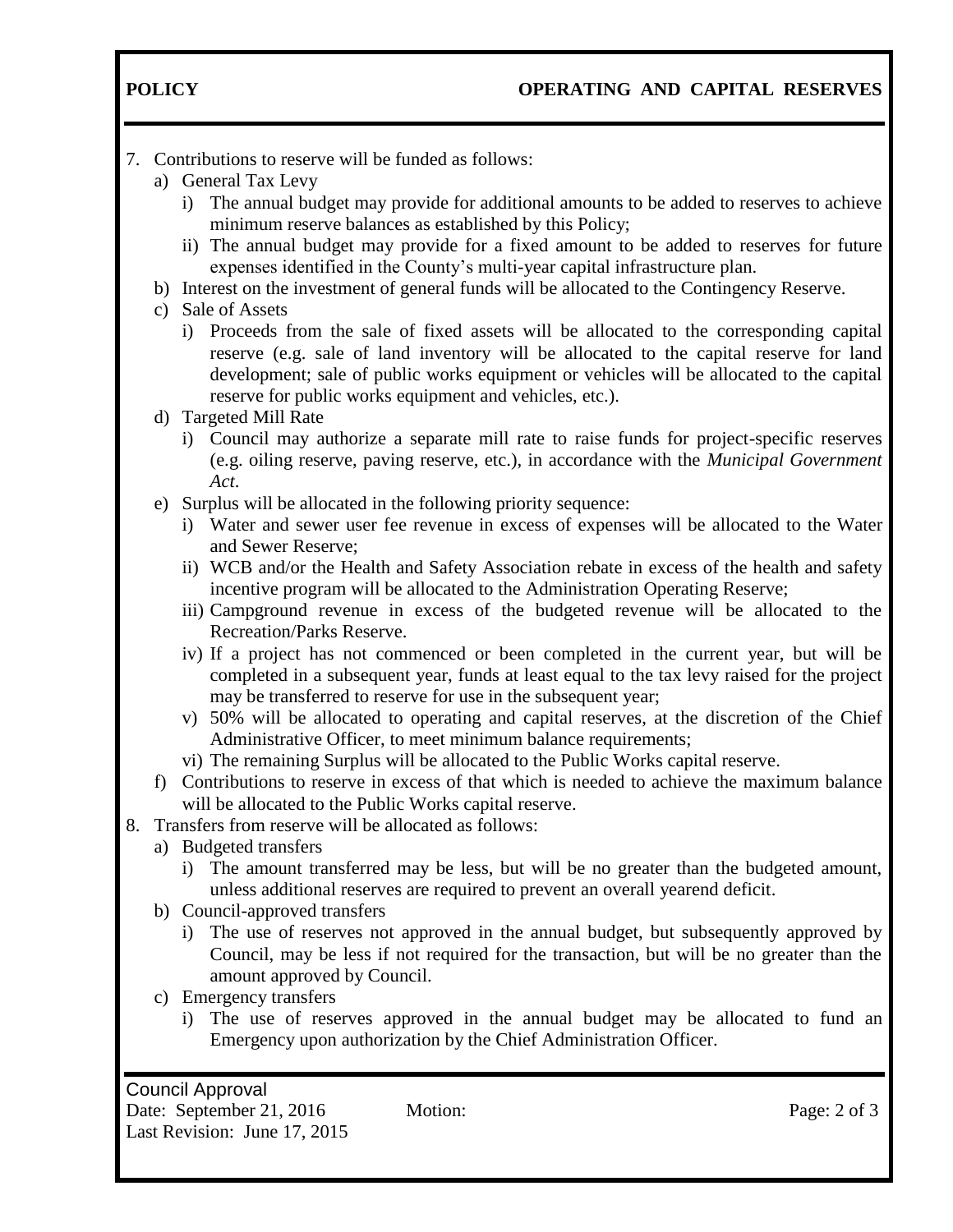- ii) The use of reserves not approved in the annual budget (i.e. unbudgeted) may be allocated to fund an Emergency upon authorization by the Chief Administrative Officer.
- 9. Council will approve a strategy to replenish the reserves if reserve balances do not meet the Guidelines of this Policy. The strategy will outline the method to be used to replenish the reserves within the subsequent three-year budget period.

Administration will develop procedures to implement this Policy, which may be amended from time to time without compromising the intent of this Policy.

Council Approval Date: September 21, 2016 Motion: Page: 3 of 3 Last Revision: June 17, 2015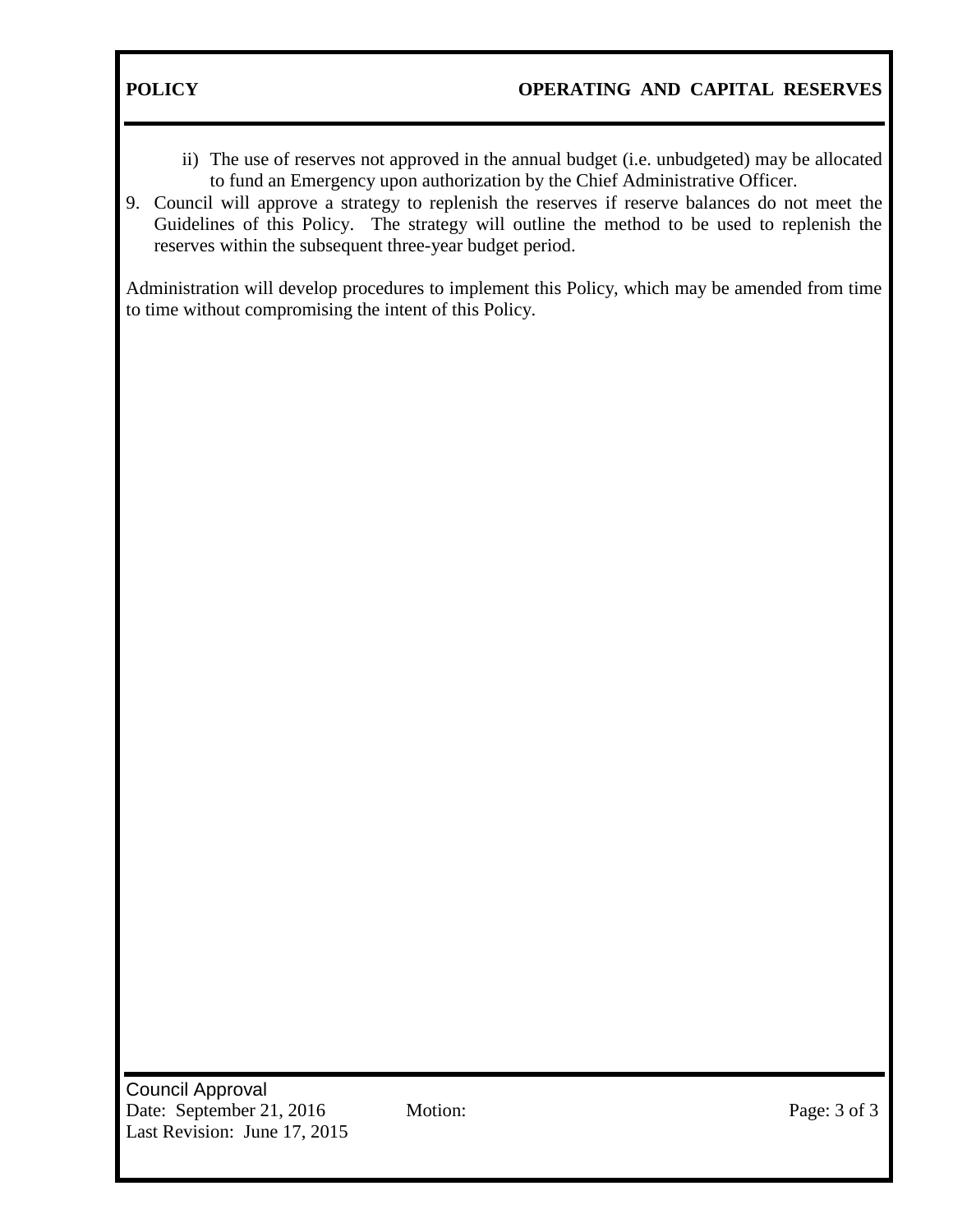## **SCHEDULE A**

#### **OPERATING RESERVES**

| Reserve        | Purpose & Rationale for Minimum and Maximum Balances                                                                   | Minimum | Maximum    | <b>Funding Source</b>          |
|----------------|------------------------------------------------------------------------------------------------------------------------|---------|------------|--------------------------------|
|                |                                                                                                                        | Balance | Balance    |                                |
| Administration | To fund unusual special events, health and safety awards, and hold funds received from BMS and Clean Harbors           | 30,000  | 1,271,418  | General Tax Levy               |
|                | Minimum balance = special event $(\$20,000) + H &$ S awards $(\$10,000)$                                               |         |            | <b>WCB</b> Rebate              |
|                | Maximum balance = minimum balance + BMS annual transfer $(\$1,065,178)$ + Clean Harbors' accumulated grant (\$176,240) |         |            | <b>BMS &amp; Clean Harbors</b> |
|                |                                                                                                                        |         |            | Surplus                        |
| Public Works   | To fund unexpected extreme weather events                                                                              | 100,000 | 500,000    | <b>General Tax Levy</b>        |
|                | Minimum balance $=$ heavy snowfall event                                                                               |         |            | Surplus                        |
|                | $Maximum\ balance = heavy\ snowfall\ event\ and\ flooding\ event$                                                      |         |            |                                |
| Contingency    | To stabilize mill rate increases and self-fund "loans" to residents for local improvements                             | 307,530 | 641,000    | General Tax Levy               |
|                | Minimum balance = Islet Lake LIT current balance $(\$46,530) + 2\%$ increase in tax levy $(\$261,000)$                 |         |            | Interest on Investments        |
|                | Maximum balance = Islet Lake LIT repayment $(\$119,000) + 4\%$ increase in tax levy $(\$522,000)$                      |         |            | Surplus                        |
|                |                                                                                                                        |         |            | Local Improvement Tax          |
| Cash Flow      | To finance County operations and optimize cash flow until current taxes are received in the Fall                       |         | 13,047,988 | <b>General Tax Levy</b>        |
|                | Maximum balance = $2016$ tax levy                                                                                      |         |            |                                |
| <b>TOTAL</b>   |                                                                                                                        | 437,530 | 15,460,406 |                                |

#### **SCHEDULE B**

#### **CAPITAL RESERVES**

| Reserve             | Purpose                                                                                                                                         | Minimum   | Maximum    | <b>Funding Source</b>   |
|---------------------|-------------------------------------------------------------------------------------------------------------------------------------------------|-----------|------------|-------------------------|
|                     |                                                                                                                                                 | Balance   | Balance    |                         |
| Administration and  | To fund major computer and office equipment purchases, office improvements, and public safety vehicles and equipment                            | 210,000   | 710,000    | <b>General Tax Levy</b> |
| Public Safety       | Minimum balance = computer server $(\$50,000) + copier ($10,000) + spot$ roof repairs $(\$100,000) + I$ CPO vehicle $(\$50,000)$                |           |            | Sale of Vehicles        |
|                     | Maximum balance = office equipment (\$60,000) + furnaces (\$30,000) + large roof repair (\$500,000) + 2 CPO vehicles & scales (\$120,000)       |           |            | Surplus                 |
| <b>Public Works</b> | To fund road improvements (e.g. construction/oiling/paving & cost-shared road projects), Transportation Shop and grader shed improvements, and  | 2,825,000 | 13,629,000 | <b>General Tax Levy</b> |
|                     | heavy equipment/vehicle purchases                                                                                                               |           |            | Sale of Assets          |
|                     | Minimum balance = 1 year of road improvements (\$2,000,000) + grader shed improvements (\$250,000) + 2017 eqp/veh purchases (\$575,000)         |           |            | Targeted Mill Rate      |
|                     | Maximum balance = minimum balance + 6 miles pavement (\$6,000,000) + Shop reno (\$1,000,000) + 2018-2021 eqp/veh purchases (\$3,804,000)        |           |            | Surplus                 |
| Water and Sewer     | To fund rural waterline extensions and unforeseen or unusual sewer system repairs and upgrades                                                  | 400,000   | 4.190.388  | <b>General Tax Levy</b> |
|                     | Minimum balance = truckfill station $(\$300,000) + Bruce \& Kinsella major line repairs ($50,000 each)$                                         |           |            | Targeted Mill Rate      |
|                     | Maximum balance = rural waterline extension (\$1,000,000) + Bruce & Kinsella sewer system replacements (\$1,000,000 each) + west end truck fill |           |            | Local Improvement Tax   |
|                     | "loan" (\$1,190,388)                                                                                                                            |           |            | User Fees               |
|                     |                                                                                                                                                 |           |            | Surplus                 |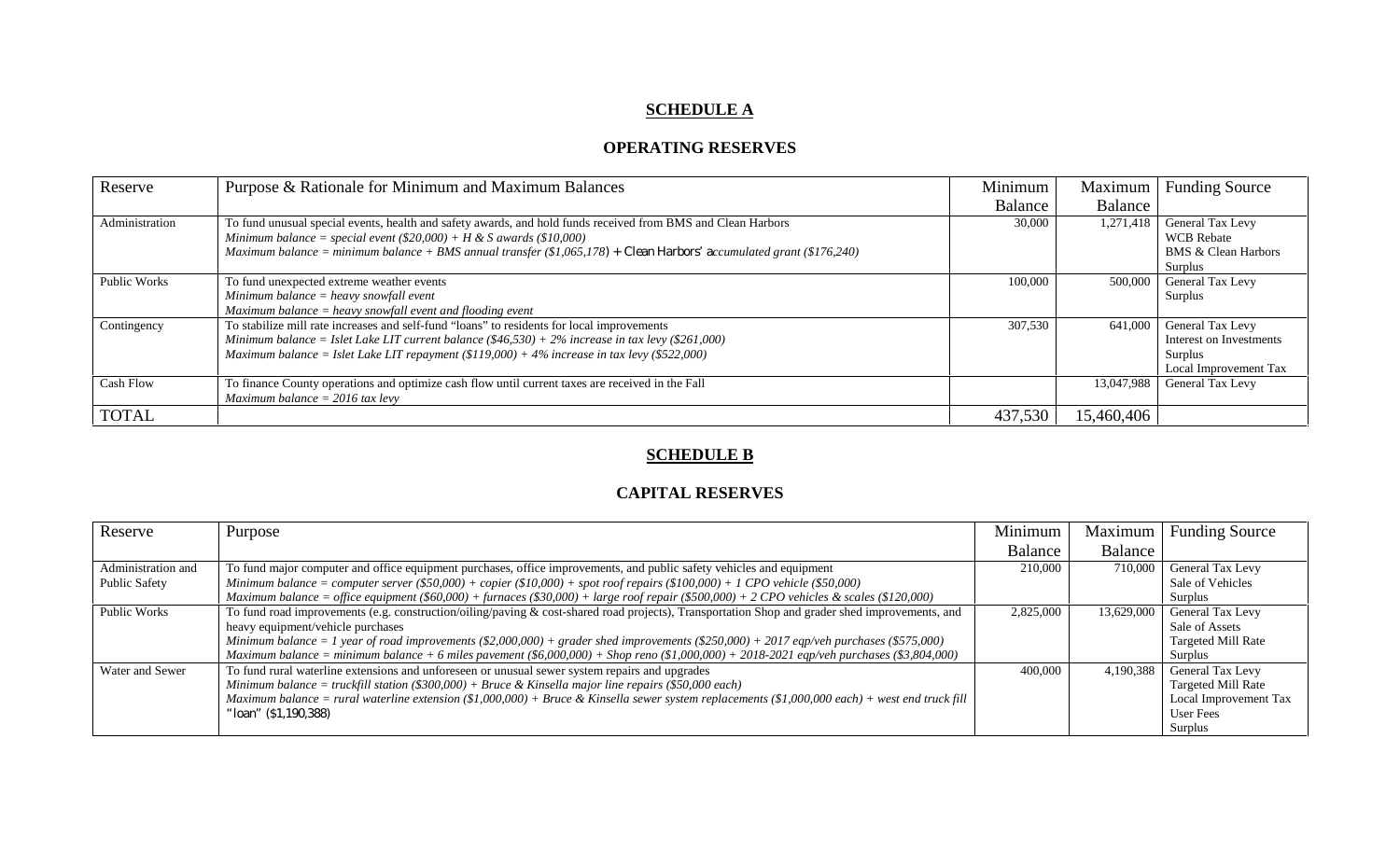| Reserve                 | Purpose                                                                                                                                            | Minimum   | Maximum    | <b>Funding Source</b>     |
|-------------------------|----------------------------------------------------------------------------------------------------------------------------------------------------|-----------|------------|---------------------------|
|                         |                                                                                                                                                    | Balance   | Balance    |                           |
| <b>Industrial Parks</b> | To develop Equity Industrial Park and Viking/Beaver Business Park (e.g. utilities, roads, wetland compensation)                                    | 1,000,000 | 4,000,000  | General Tax Levy          |
|                         | Minimum balance = phased development $(\$500,000$ each)                                                                                            |           |            | Sale of Lots              |
|                         | Maximum balance = complete development in EIP $(\$3,000,000) + VBBP$ $(\$1,000,000)$                                                               |           |            | Surplus                   |
| Agriculture             | To fund vehicle and equipment purchases                                                                                                            | 200,000   | 672.500    | General Tax Levy          |
|                         | Minimum balance = equipment/vehicle replacement or change in level of service (\$200,000)                                                          |           |            | Sale of Assets            |
|                         | Maximum balance = minimum balance + 2018-2021 equipment/vehicle purchases (\$472,500)                                                              |           |            | <b>Targeted Mill Rate</b> |
|                         |                                                                                                                                                    |           |            | Surplus                   |
| <b>Recreation/Parks</b> | To develop campgrounds, other County-owned recreation facilities, fund cost-shared recreation facilities, and provide disaster relief (per Policy) | 50,000    | 820,000    | General Tax Levy          |
|                         | Minimum balance = emergency improvements to Beaver Arts building $(\$50,000)$                                                                      |           |            | <b>Targeted Mill Rate</b> |
|                         | Maximum balance = minimum balance + campground improvements $(\$50,000$ each) + disaster relief funds                                              |           |            | <b>User Fees</b>          |
|                         |                                                                                                                                                    |           |            | Surplus                   |
| <b>TOTAL</b>            |                                                                                                                                                    | 4,685,000 | 24,021,888 |                           |

## **SCHEDULE C**

#### **LEGISLATED RESERVES**

| Reserve                      | Purpose                                                                                                   | Minimum            |         | Maximum   Funding Source   |
|------------------------------|-----------------------------------------------------------------------------------------------------------|--------------------|---------|----------------------------|
|                              |                                                                                                           | Balance            | Balance |                            |
| Spilstead Road Off-Site Levy | To hold funds to repave Spilstead Road per <i>Municipal Government Act</i>                                | \$26,151.39        | Per MGA | Off-Site Levies            |
|                              |                                                                                                           | (per MGA)          |         |                            |
| \$-in-Lieu                   | To hold money-in-lieu of reserve from subdivision development for use per <i>Municipal Government Act</i> | \$145,489.91       | Per MGA | \$-in-Lieu from Developers |
|                              |                                                                                                           | $(\text{per MGA})$ |         |                            |
| <b>TOTAL</b>                 |                                                                                                           | \$171,641.30       | Per MGA |                            |

#### **TOTAL RESERVES**

|                                          | $-$<br>Mınımum<br>Balance       | Vlaxımum<br>Balance |
|------------------------------------------|---------------------------------|---------------------|
| <b>TOTA</b><br>& B<br>-duler<br>None     | 122.530<br><u>J.LZZ.JJV</u>     | 39,482,294          |
| <b>TOTAL</b><br>$\sim$ Schedule $\sim$ . | et to MGA <sub>l</sub><br>subie | subject to MGA      |

Amended by Council: Sept 21, 2016